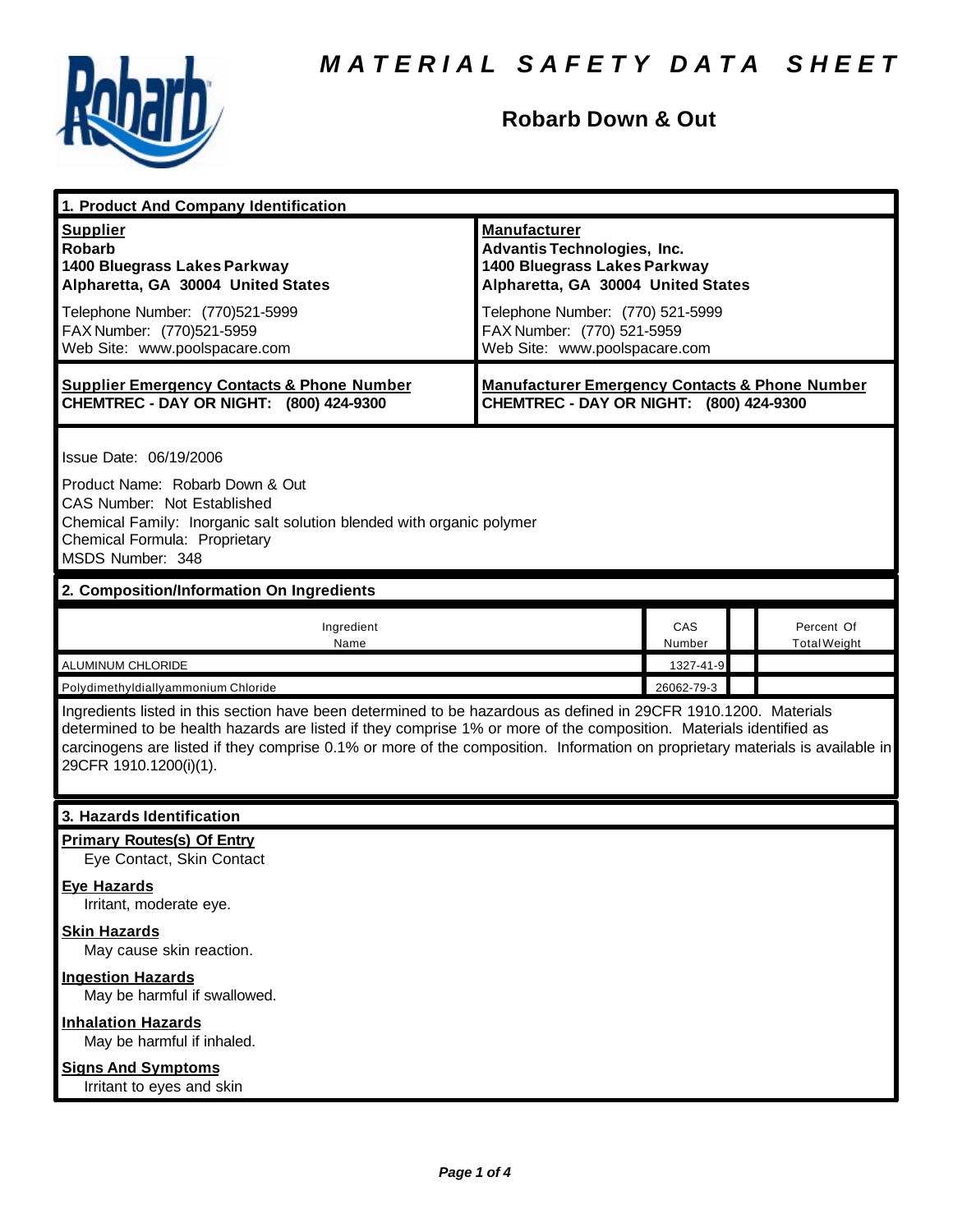# *M A T E R I A L S A F E T Y D A T A S H E E T*

## **Robarb Down & Out**

| <b>First Aid (Pictograms)</b>                                                                                                                                                      |  |
|------------------------------------------------------------------------------------------------------------------------------------------------------------------------------------|--|
| 4. First Aid Measures                                                                                                                                                              |  |
| Eye<br>In case of contact, hold eyelids apart and immediately flush eyes with plenty of water for at least 15 minutes. Call a<br>physician or a poison control center immediately. |  |
| <b>Skin</b><br>Wash affected areas with soap and water.                                                                                                                            |  |
| Ingestion<br>DO NOT INDUCE VOMITING. Contact a physician or poison control.                                                                                                        |  |
| Inhalation<br>If inhaled, remove to fresh air.                                                                                                                                     |  |
| <b>Fire Fighting (Pictograms)</b>                                                                                                                                                  |  |
| 5. Fire Fighting Measures                                                                                                                                                          |  |
| Flash Point: N/A °F<br>Flammability Class: non-flammable                                                                                                                           |  |
| <b>Fire And Explosion Hazards</b><br>Product may build up and rupture a sealed container                                                                                           |  |
| <b>Extinguishing Media</b><br>Use the appropriate extinguishing media for the surrounding fire. Use water to cool fire-exposed containers.                                         |  |

#### **Fire Fighting Instructions**

Firefighters should wear self-contained breathing apparatus and full protective gear.

### **6. Accidental Release Measures**

Contain and/or absorb spill with inert material (e.g. sand, vermiculite). Avoid release to the environment. Neutralize spill area with soda ash or lime.

#### **7. Handling And Storage**

### **Handling And Storage Precautions**

Keep out of reach of children. Store material in a cool and dry place.

### **Storage Precautions**

Avoid contact with Alkalis or Oxidizing agents

#### **Work/Hygienic Practices**

Use safe chemical handling procedures suitable for the hazards presended by this material.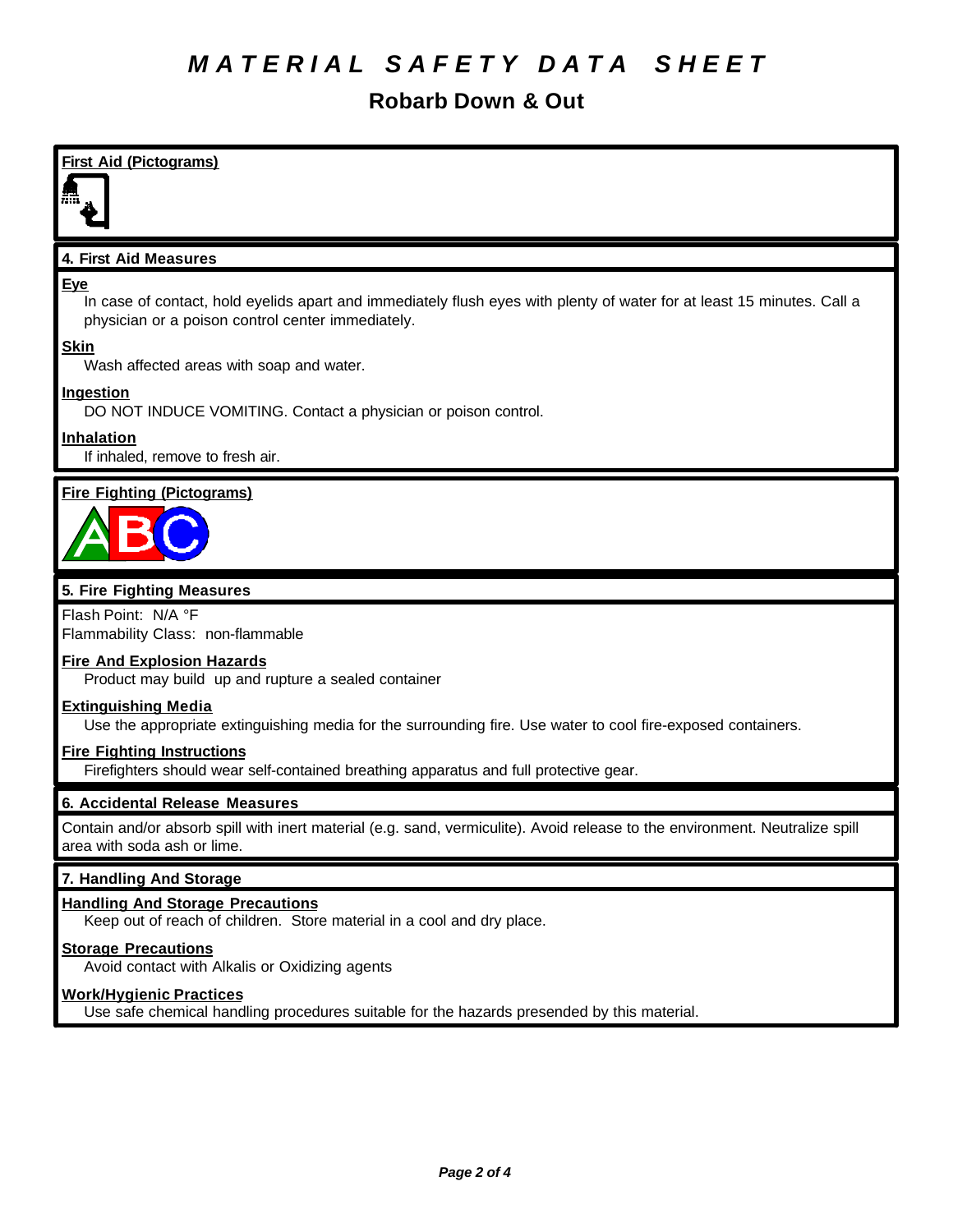# *M A T E R I A L S A F E T Y D A T A S H E E T*

## **Robarb Down & Out**

| <b>Protective Clothing (Pictograms)</b>                                                                                                                                                                                                                                                                                                                                                                  |  |  |
|----------------------------------------------------------------------------------------------------------------------------------------------------------------------------------------------------------------------------------------------------------------------------------------------------------------------------------------------------------------------------------------------------------|--|--|
|                                                                                                                                                                                                                                                                                                                                                                                                          |  |  |
| 8. Exposure Controls/Personal Protection                                                                                                                                                                                                                                                                                                                                                                 |  |  |
| <b>Engineering Controls</b><br>Local exhaust acceptable. Special exhaust not required                                                                                                                                                                                                                                                                                                                    |  |  |
| <b>Eye/Face Protection</b><br>Safety glasses with side shields or goggles recommended.                                                                                                                                                                                                                                                                                                                   |  |  |
| <b>Skin Protection</b><br>Chemical-resistant gloves.                                                                                                                                                                                                                                                                                                                                                     |  |  |
| <b>Respiratory Protection</b><br>None normally required.                                                                                                                                                                                                                                                                                                                                                 |  |  |
| 9. Physical And Chemical Properties                                                                                                                                                                                                                                                                                                                                                                      |  |  |
| <b>Appearance</b><br><b>Blue liquid</b>                                                                                                                                                                                                                                                                                                                                                                  |  |  |
| <b>Odor</b><br>None                                                                                                                                                                                                                                                                                                                                                                                      |  |  |
| Chemical Type: Mixture<br>Physical State: Liquid<br>Melting Point: n/a °F<br>Boiling Point: 220 °F<br>Specific Gravity: 1.127-1.135<br>Molecular Weight: NOT DETERMINED<br>Percent Volitales: NOT DETERMINED<br>Packing Density: NOT DETERMINED<br>Vapor Pressure: NOT DETERMINED<br>Vapor Density: NOT DETERMINED<br>pH Factor: 2-3<br>Solubility: Soluble in water<br>Evaporation Rate: NOT DETERMINED |  |  |
| 10. Stability And Reactivity                                                                                                                                                                                                                                                                                                                                                                             |  |  |
| Stability: Stable<br>Hazardous Polymerization: Will not occur                                                                                                                                                                                                                                                                                                                                            |  |  |
| <b>Incompatible Materials</b><br>Avoid contact with oxidizers and alkalis                                                                                                                                                                                                                                                                                                                                |  |  |
| <b>Hazardous Decomposition Products</b><br>May decompose to Hydrochloric Acid in a fire                                                                                                                                                                                                                                                                                                                  |  |  |
| <b>Conditions To Avoid (Polymerization)</b><br>Excessive heat                                                                                                                                                                                                                                                                                                                                            |  |  |
| 11. Toxicological Information                                                                                                                                                                                                                                                                                                                                                                            |  |  |
| No Data Available                                                                                                                                                                                                                                                                                                                                                                                        |  |  |